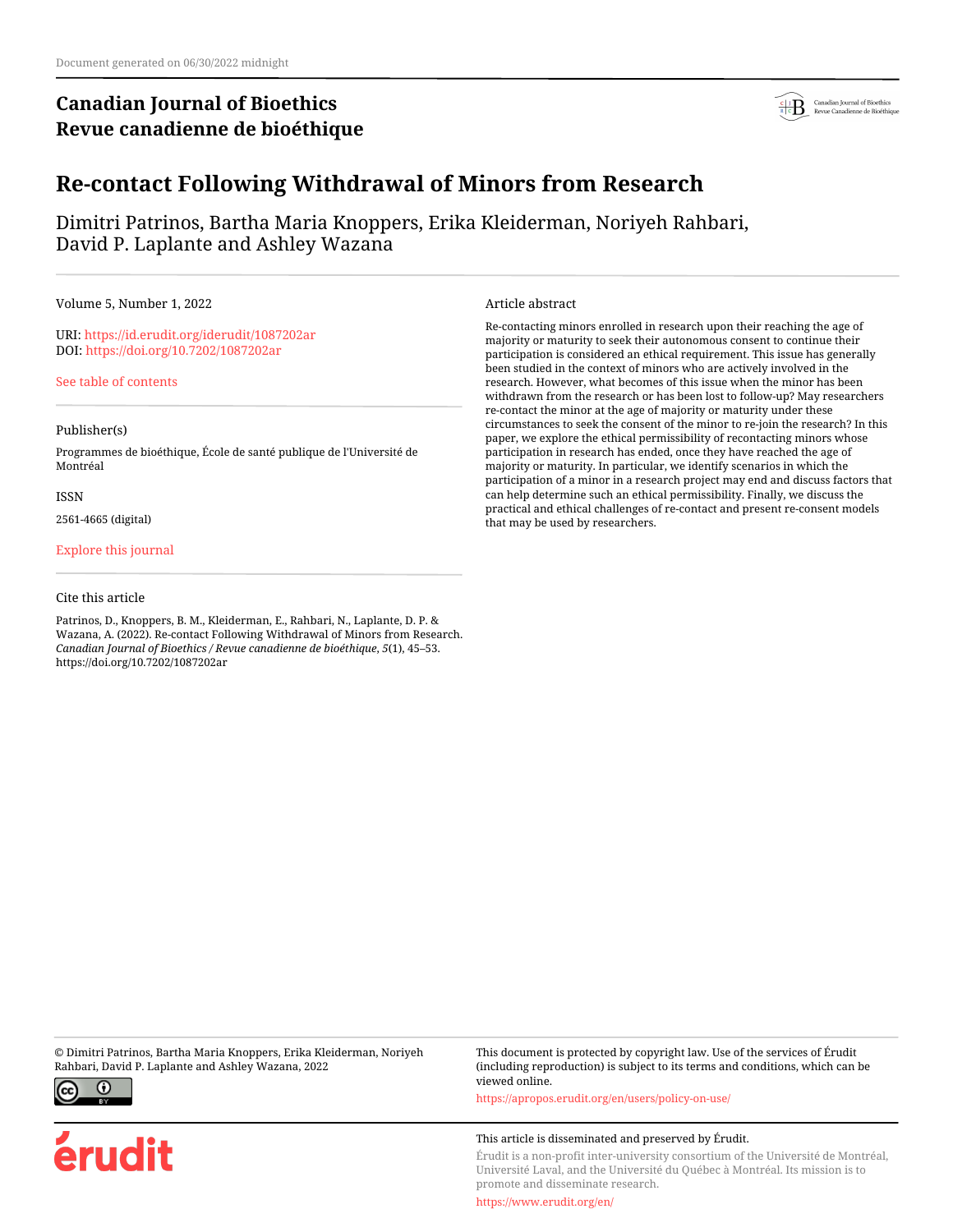**Canadian Journal of Bioethics** Revue Canadienne de Bioéthique

**ARTICLE** (ÉVALUÉ PAR LES PAIRS / PEER-REVIEWED)

# **Re-contact Following Withdrawal of Minors from Research**

Dimitri Patrinos<sup>a</sup>, Bartha Maria Knoppers<sup>a</sup>, Erika Kleiderman<sup>a</sup>, Noriyeh Rahbari<sup>b,c</sup>, David P. Laplante<sup>b,c</sup>, Ashley Wazana<sup>b,c</sup>

#### **Résumé Abstract**

Le re-contact des mineurs inscrits dans des recherches Re-contacting minors enrolled in research upon their reaching lorsqu'ils atteignent l'âge de la majorité ou de la maturité afin the age of majority or maturity to seek their autonomous consent d'obtenir leur consentement autonome pour poursuivre leur to continue their participation is considered an ethical participation est considéré comme une exigence éthique. Cette requirement. This issue has generally been studied in the question a généralement été étudiée dans le contexte des context of minors who are actively involved in the research. mineurs qui participent activement à la recherche. Cependant, However, what becomes of this issue when the minor has been qu'en est-il lorsque le mineur s'est retiré de la recherche ou a withdrawn from the research or has been lost to follow-up? May été perdu de vue? Les chercheurs peuvent-ils, dans ces researchers re-contact the minor at the age of majority or circonstances, recontacter le mineur à l'âge de la majorité ou de maturity under these circumstances to seek the consent of the la maturité afin d'obtenir son consentement à participer à minor to re-join the research? In this paper, we explore the nouveau à la recherche? Dans cet article, nous explorons la ethical permissibility of recontacting minors whose participation possibilité éthique de recontacter les mineurs dont la in research has ended, once they have reached the age of participation à la recherche a pris fin, une fois qu'ils ont atteint majority or maturity. In particular, we identify scenarios in which l'âge de la majorité ou de la maturité. En particulier, nous the participation of a minor in a research project may end and identifions les scénarios dans lesquels la participation d'un discuss factors that can help determine such an ethical mineur à un projet de recherche peut prendre fin et nous permissibility. Finally, we discuss the practical and ethical discutons des facteurs qui peuvent aider à déterminer cette challenges of re-contact and present re-consent models that licéité éthique. Enfin, nous discutons des défis pratiques et may be used by researchers. éthiques du re-contact et présentons des modèles de reconsentement qui peuvent être utilisés par les chercheurs.

**Mots-clés Keywords** re-contact, re-consentement, mineurs, consentement, re-contact, re-consent, minors, consent, assent, research, assentiment, recherche, éthique

ethics

#### **Affiliations**

<sup>a</sup> Centre of Genomics and Policy, Department of Human Genetics, Faculty of Medicine, McGill University, Montreal, Canada

**b Centre for Child Development and Mental Health, Jewish General Hospital, Montréal, Canada** 

<sup>c</sup> Lady Davis Institute for Medical Research, Jewish General Hospital, Montréal, Canada

**Correspondance / Correspondence:** Dimitri Patrinos, [dimitri.patrinos@mcgill.ca](mailto:dimitri.patrinos@mcgill.ca)

## **INTRODUCTION**

The issue of re-contacting minor research participants to obtain their own consent when they reach the age of majority or maturity has been studied in the context of maturing minors who are actively involved in research (i.e., enrolled participants). However, what becomes of this issue when the participation of the minor in the research ends prior to their attaining the age of majority or maturity (i.e., the minor is no longer an enrolled participant)? May the researcher renew contact with the minor after a period of inactivity and seek their consent to re-join the research project? There have been limited discussions of this issue in the literature. However, as longitudinal and biobanking research projects involving minors become more prevalent, the need to explore this question is timely.

Illustrative of the practical relevance of this issue is the example of the Maternal Adversity, Vulnerability and Neurodevelopment (MAVAN) Study, a prospective community-based, pregnancy and birth cohort of Canadian mother-child dyads. The MAVAN Study follows mothers and their children from birth into adulthood and examines pre- and post-natal influences, and their interaction, in determining individual differences in mental health (1). As the MAVAN Study shifts from assessing children and adolescents to young adults, the researchers are now faced with the question of whether it is possible to re-contact young adults whose participation had ended by withdrawal or because the individual had been lost to follow-up. For a longitudinal developmental study that has been collecting data and biosamples from its participants, there is value in trying to retain as many participants as possible. Larger sample sizes not only have greater statistical power, which is important in answering research questions and detecting meaningful effects (2), but there is also great scientific interest in observing the development of participants over time and obtaining information from them at later life stages. In a longitudinal development study such as MAVAN, there is a strong scientific rationale for wanting to re-contact previous participants. It is therefore useful to explore the ethical permissibility of re-contacting previous participants so that prospective assessments of early life experiences can be compared with post-maturity/majority functioning. Accordingly, this paper explores the question of whether and when it is ethically permissible to re-contact previous minor participants to ask them to re-join a research project.

We begin with an introductory overview of re-contact and the capacity-based approaches that determine when a minor becomes capable of providing their own informed consent to research participation. In particular, we will outline how the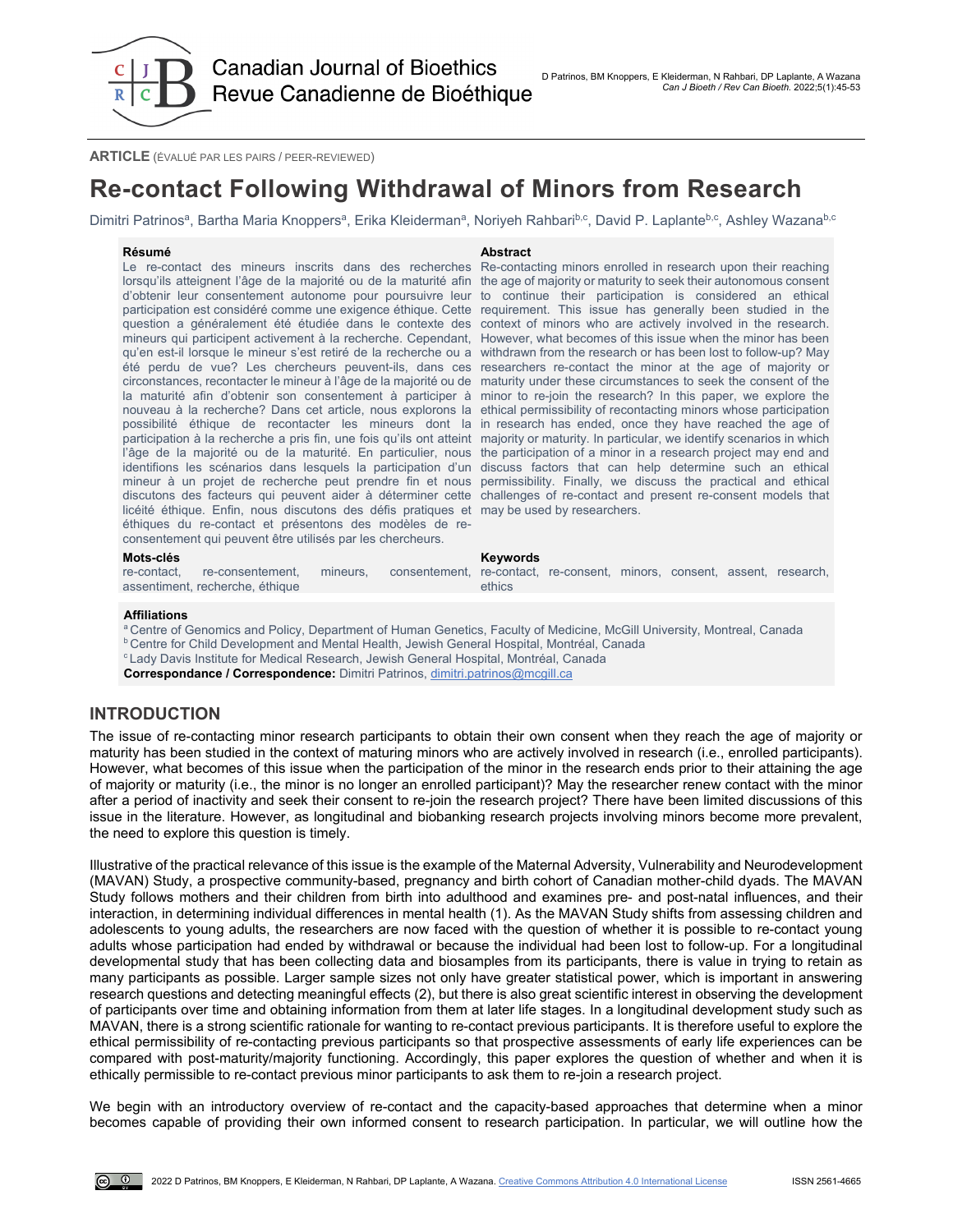maturity-based approach to determine capacity for re-contact cannot apply where the participation of a minor has ended by withdrawal or where they have been lost to follow-up. Next, we consider three different scenarios in which a minor's participation in a research project may end: 1) the parent (or guardian) withdraws the minor; 2) the minor asks to be withdrawn; and 3) loss to follow-up (attrition). We consider the ethical permissibility of re-contact in each scenario and identify key factors that may influence such permissibility. Finally, we discuss the practical and ethical challenges of re-contact and present reconsent models that may be used by researchers, where ethically permissible. While this article largely focuses on the Canadian ethical and legal landscape, our findings are not unique to Canada and may be generalizable across jurisdictions.

# **RE-CONTACT AND THE CAPACITY TO PROVIDE INFORMED CONSENT**

As previously mentioned, re-contact involves contacting research participants who were enrolled as minors in the research to seek their informed consent to continue their participation in the research when they reach either the legal age of majority or the age of maturity. Paediatric research may include projects that are carried out over extended periods of time, such as longitudinal studies and studies of large population cohorts that may include biobanks (3-5). These types of studies will often collect data and biological samples from minors over time (6). In contrast, in other research, there is no ongoing interaction with the participants who donated their data and biological samples. In both cases, research participants should be given either the right to consent to continue their participation in the research (or to the continued storage of their data or biological samples) or to withdraw the consent their parent(s) or guardian(s) provided on their behalf. Alternatively, they can also simply be notified that they are enrolled in the research and will remain therein unless they opt out (3).

Re-contact is rooted in the principle that informed consent should be viewed as a continuing process (3). Canada's *Tri-Council Policy Statement: Ethical Conduct for Research Involving Humans* (hereafter "TCPS2"), the joint policy of Canada's federal research agencies, states that consent is an ongoing process to be maintained throughout the duration of the research (7, art. 3.3). Therefore, "if the children mature sufficiently to decide on their own behalf (subject to legal requirements), the researcher must seek the children's autonomous consent in order for their participation to continue" (7, p.33). Re-contact should therefore be seen as an extension of this principle.

Recent literature has begun to question the practicality and obligatory nature of an ethical duty to obtain an expressed, explicit re-consent in the context of paediatric biobank donors (3,4,8). Still, the majority view for paediatric research, in general, remains that minor research participants should be given the chance to provide their own informed consent at the age of majority or maturity (9). Moreover, the need for re-contact may vary depending on the type of research being conducted. For example, in the context of research focused on child development and psychopathology, the need for re-contact may be considered of even greater importance (10).

In this paper, we demonstrate that re-contact where the participation of the minor has ended by withdrawal or because of loss to follow-up differs from re-contact where the minor remains enrolled in the research. For one, we argue that the approach used to determine the capacity of the participant to provide informed consent greatly determines whether a researcher may be able to re-contact a former minor research participant. For instance, while some jurisdictions use the legally fixed age of majority as the age at which consent for research participation can be provided, others adopt a maturity-based approach (3).

Within the Canadian legal and ethical landscape, there is a mixed maturity-based and legislative approach in the context of medical treatment and research. The province of Quebec adopts a statutory approach, whereby minors 14 years of age or over may independently consent to participate in research deemed minimal risk by a competent Research Ethics Board (REB) (11, art. 21). Consent for research that is deemed greater than minimal risk must be provided at the legal age of majority (11). In contrast, Ontario adopts a mature minor rule. Overall, Canadian common law provinces adopt the mature minor rule (3), which considers the capacity of the individual minor to understand the research, rather than relying on their attaining the legally fixed age of majority (3,12,13). In short, minor research participants may acquire the maturity and, hence the capacity to consent to participate in a research project, prior to reaching the legal age of majority in their jurisdiction (14).

Other international jurisdictions have also adopted the mature minor approach. The Netherlands, for example, uses a dual consent system, whereby children 12 years of age and older can consent to participate in research, in addition to their parents' consent (3,14). While there are no precise methods of determining a minor's level of maturity (15), they should generally be able to understand the objectives of the research, the associated risks and benefits, study procedures, long-term implications and the level of commitment required (16). Nevertheless, within the biomedical research context, maturity will depend not only upon the participant, but also on the type of research and the level of risk it involves (13). Hence, in the absence of a legislated age of "medical" majority, maturity should be determined on a case-by-case basis (12).

This discussion of capacity is germane to our analysis of re-contact as the mature minor rule could not apply in cases where the participation of the minor has ended in the research. The researcher, having lost contact with the minor, would be unable to evaluate the capacity to provide an autonomous informed consent. Therefore, in the absence of a legislated age of "medical" majority, the biomedical research determination of "maturity" could not occur for re-contact withdrawn minors or those who had been lost to follow-up. Re-contact would therefore not be permitted in the absence of legislation determining the age of majority, subject to REB approval. Based on this precept, we will analyze the ethical permissibility of re-contact, while recognizing the rights of withdrawal of both parents (or guardians) and minors, as well as the right of minors to make their own choices when they become adults.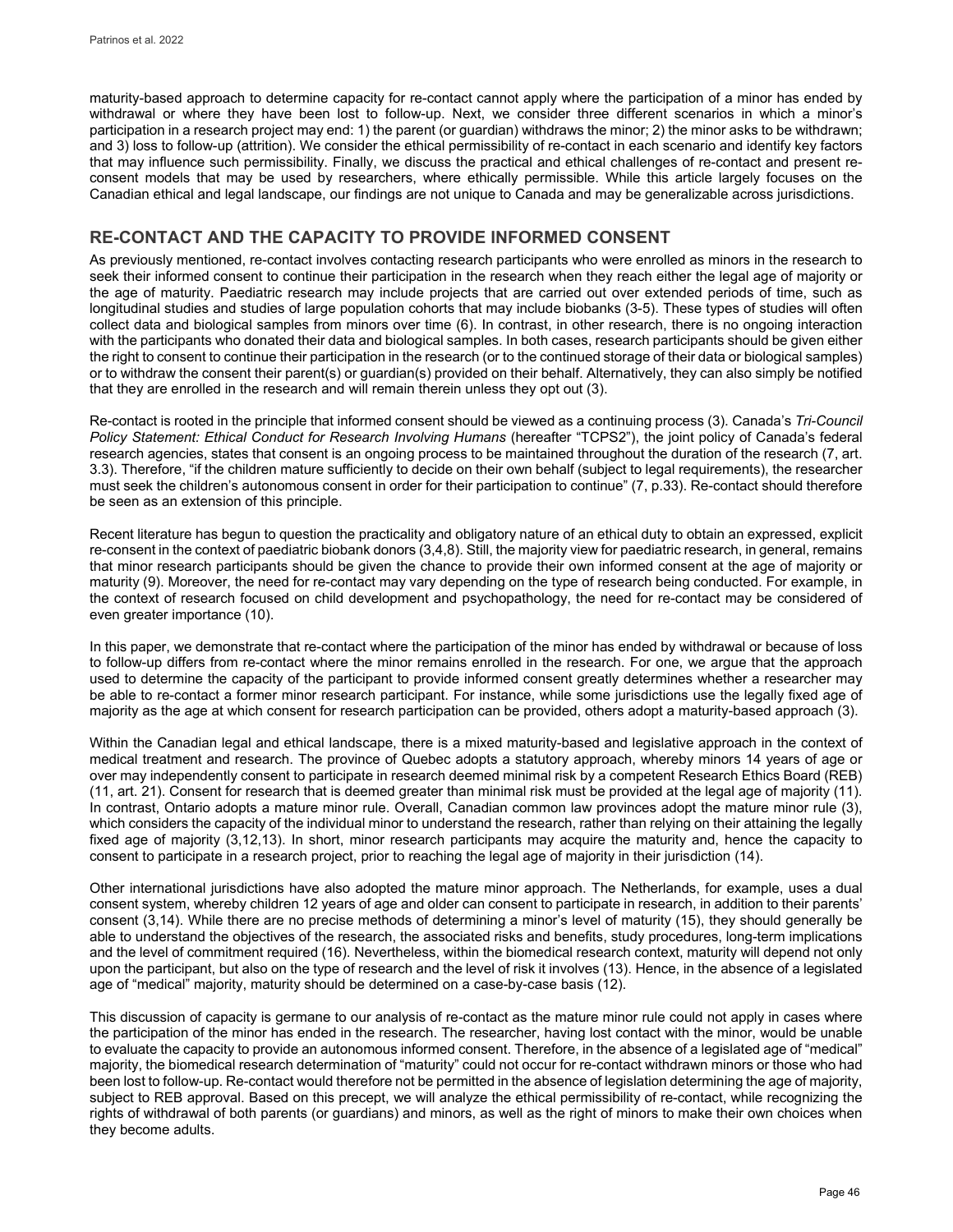# **POTENTIAL RE-CONTACT SCENARIOS AND ETHICAL PERMISSIBILITY**

As mentioned at the outset, the focus of this article is on considerations surrounding the issue of re-contact where the participation of a minor in a research project has ended prior to their attaining the age of majority or maturity. As previously stated, this is a novel issue that has received little attention. We therefore presume that most consent forms for research projects involving minor participants have not addressed what may happen if the research team wishes to re-contact the now mature minor or adult after a period of inactivity. Indeed, the issue of re-contact for enrolled participants has generally not been well addressed in consent forms (3). For instance, a 2013 study of Canadian paediatric research consent forms found that nearly half the consent forms reviewed did not contain any clauses addressing the re-contact of minors (3,8). It is therefore probable that researchers wishing to re-contact former minor participants at the age of majority or maturity have not provided for this possibility in their research projects' consent forms. Accordingly, should they wish to re-contact these former participants, they will need to receive guidance from their institutional REB, which will ultimately decide whether re-contact is ethically permissible in the particular situation. Our present discussion will focus on factors that can help determine this ethical permissibility.

Some have argued in the literature that re-contact of minors whose parents provided proxy consent for their participation in an earlier study is not ethically permissible if the parents did not "contemplate such contact when they initially consented to the child's participation" (17). We contend that there may still be an ethical basis for re-contacting former minor participants, even if this was not contemplated in the initial proxy consent, though this permissibility is subject to several considerations and reasonable limits. Most notably, the ability to re-contact a former research participant needs to be framed within both the fundamental right to participate in or to withdraw from research (7,18) and the right to privacy, which includes the right to be left alone. Within a research project such as MAVAN, which studies mother-child dyads, the rights of both the mothers and the children need to be considered. We therefore identify three potential scenarios in which a minor's participation in research may end and consider whether re-contact would be permissible, taking all relevant factors into consideration. In this paper, we identify key factors that may influence the ethical permissibility of re-contact in such a context.

# **Scenario 1: Parental (or guardian) withdrawal from the research project**

Due to lack of capacity, minors are generally considered incapable of fully appreciating the risks and benefits of research participation (6). Accordingly, consent for minors to participate in research is provided by their parent(s) or legal guardian(s) (10,19). In this sense, parents (or guardians) act as the surrogate decision-makers for their children until they reach the age of majority or maturity and gain the legal capacity to make autonomous decisions (9). Nonetheless, as stated in the United Nations *Convention on the Rights of the Child* (20), any such parental decisions must be made in the best interests of the child (BIC) and consider their well-being (art. 3(1)) and their right to be heard (art.12(2)). Moreover, in the paediatric context, it is important to consider not only the immediate interests of the child, but also their future interests, given that children's interests are fluid and evolve over time with age and maturity levels (20,21). Finally, as a child exists in relation to others, familial interests and values and the parent-child relationship must also be factored into the determination of their best interests (22,23). This is especially pertinent in research projects involving both parents and children.

As an extension of their proxy decision-making role, parents (or guardians) have the authority to withdraw minors from a research project should they so choose (4). In light of this authority, we consider whether and how the decision to withdraw a minor from research influences the ethical permissibility of re-contacting the minor once they have reached the age of majority. In particular, we will consider the increasing capacity and rights of minors as they age and the concomitant decrease in the degree of parental authority (14). While it is recognized that parental decision-making can continue to affect minors well into adulthood (8), the scope of parental authority decreases in conjunction with the minor's cognitive development (14). Therefore, where a minor reaches the legal age of majority, parental authority is no longer applicable and the now-adult, having acquired legal capacity, has the right to make their own choices. We therefore argue that re-contact in this scenario can be permissible, subject to certain considerations and limitations which must be evaluated by a REB.

Firstly, when they reach the age of majority, the former research participant should be able to decide whether they wish to participate in research. The literature has long recognized the individual right to participate in research and to have access to the benefits of participating in research (25). Now fully able to provide autonomous informed consent, without parental authority or influence, the now-adult should be offered the choice to re-join the research project in which they had been enrolled as a minor. We argue that the ethical basis of re-contact in this scenario is rooted in the principle of respect for autonomy, which recognizes the former research participant's right to make their own choices and to make decisions about their actions (26). Though parents (or guardians) exercise legal authority over minors, they cannot always make the decisions that the minor would have made had they been capable of providing their own informed consent at the time the decision was made on their behalf (27). Indeed, research has demonstrated that, over time, minors may wish to make different choices than those made for them by their parents (28). The now-adult may wish to re-join the research project from which they were withdrawn and exercise their autonomy in relation to the research project. Moreover, when minors reach the age of majority, they have a right to access their personal health information (17), including information that may have been collected during a research project. One may therefore argue that the now-adult or mature minor should have the right to know about their previous participation in the research project, if they so choose (17).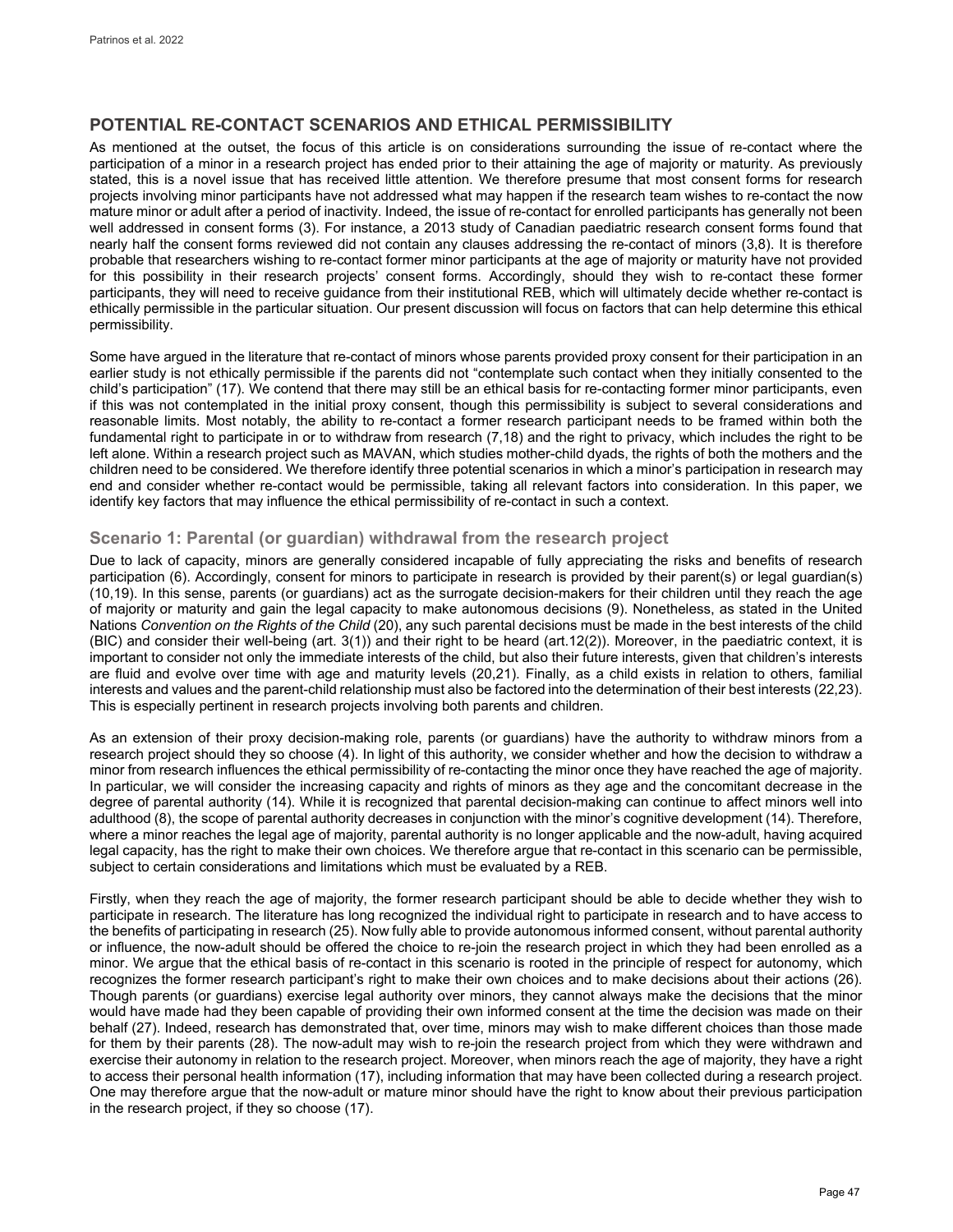Conversely, in a research project containing mother-child dyads, such as the MAVAN Study, it is possible that the minor's health information may also include health information collected from the parent (or guardian) (17). While not absolute, children generally do not have the right to access their parents' (or guardians') personal information and the parent's (or guardian's) decision to withdraw themselves from the research must be respected. Indeed, in a mother-child dyad study, it is highly likely that the parent (or guardian) withdrew themselves from the research project as well. A great deal of information about the mother, the child and their relationship would have been collected during the course of the research, inevitably intertwining the information collected from the two participants. Moreover, the parent (or guardian) may not wish for their child to know about their participation in the research. This is especially true if the research entails a certain degree of personal sensitivity (17). Parental privacy rights and the right of the parent (or guardian) to be left alone after withdrawal must be considered. This is especially relevant if researchers wish to make use of information collected from the minor's initial participation in the research project. It should be noted here that Canadian ethical guidelines do not require the destruction of participants' data or biosamples, but rather leave it to researchers to address how participants' information is handled when they withdraw from the research project (7, art. 5.3).

## **Scenario 2: Minor (who provided assent) asks to be withdrawn from the research project**

While minors are generally incapable of providing informed consent to research participation, their capacity does evolve and develop over time (14). The maturity level of minors involved in research can vary greatly, from infants to those close to the age of majority (24), and should be considered when minors enroll in research. Although they generally lack the capacity to make autonomous decisions, minors may still be able to communicate their opinions in a meaningful way by providing their assent or dissent to participate in research (7). Assent is generally understood to be a minor's affirmative agreement to participate in research (29,30). At a minimum, it involves the ability of the minor to understand the significance of the research (7). Though it does not hold legal standing (31), a child's assent, when it can be given, is complementary to parental consent (32) and acknowledges the child's agency (33).

Minors can provide their assent if they are able to understand the purpose of the research in general (7, art. 3.10), understood as age 7 and up (34). Similarly, where the minor is incapable of providing assent (for example, they are too young to be able to understand the general purpose of the research), their assent to continue their participation should be sought once they are able (7). Assent serves as a record of the child's wishes concerning their participation in a research project (14) and, like consent, is a continuous process that, depending on the nature of the research, may need to be reconfirmed throughout the duration of the project (35).

The importance of obtaining assent from minors capable of understanding the research project is enshrined in normative documents such as the TCSP2 (7) and the *Declaration of Helsinki* (18). Obtaining assent, where applicable, may also be supported by the right of the minor "to be heard" in the United Nations *Declaration on the Rights of the Child* (3,20). Where a minor is capable of providing assent and does not agree to take part in the proposed research project, this disagreement or dissent should usually preclude their participation (7,24,36). Dissent may be overridden by the parent(s) or guardian(s) under exceptional circumstances, such as where participation in research is considered the "best medical option" for the minor (24, p.65) or where the "prospect of direct benefit" is only available through research (37). Nevertheless, the general rule remains that if a minor expresses their desire to no longer participate in the research project, their wishes should be respected and they should accordingly be withdrawn from the research project.

Accordingly, it is possible that a minor who initially provided assent to participate in a research project may, at a later point, change their mind and no longer wish to continue their participation. Under current ethical guidelines, this decision should be respected, subject to the exceptions outlined above, and the minor's parents (or guardians) should withdraw them from the research project. Due to the respect that should be accorded to the minor's decision, we argue that re-contact in this scenario should not be ethically permissible. This determination respects the child's expression of their wishes and acknowledges their developing autonomy (24), as well as supporting their right to be heard (3,20). Indeed, subject to the very specific exceptions, this lack of agreement to continue participation in the research project should be treated as definitive and the minor's wishes must be respected (38). Some authors have even suggested that re-contact where the minor has withdrawn may constitute a privacy breach if there was no permission to be contacted in the future (39). We therefore maintain that a dissenting minor's request to be withdrawn from the research should be respected and that there should be no re-contact unless a REB decides otherwise.

# **Scenario 3: Attrition**

Attrition refers to the loss of study participants over the course of a research project (40). Within the context of longitudinal studies, attrition is a common issue and has an impact on paediatric longitudinal cohorts in particular, as these studies investigate development over time (3). Attrition may create bias in longitudinal studies where the "lost" participants differ from those who remain in the study (41,42). This attrition can be attributed to a number of factors, including withdrawal, loss to follow-up, or death of participants (43). For the purposes of this article, attrition differs from withdrawal of participants, as it focuses on the loss of participants in a research project over time due to lack of ongoing engagement. The distinction between active withdrawal by participants and attrition through non-response from participants has been previously made in the literature (44). In such circumstances, since there was no clear withdrawal of the minor from the research project, through either the minor's or the parent/guardian's initiative, re-contact at the age of majority or maturity could be sought in order to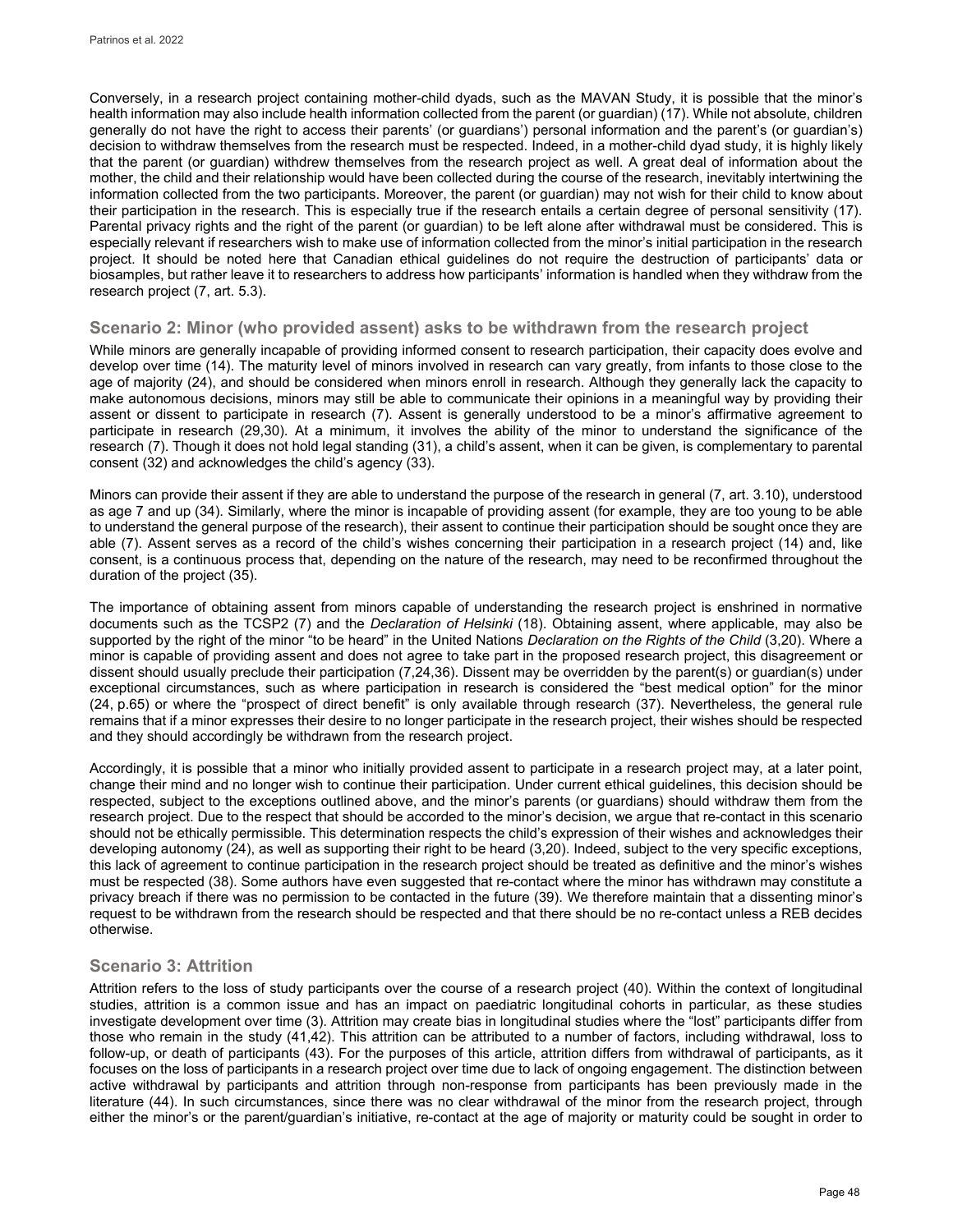accurately ascertain the wishes of the individual to continue their participation in the research project. Again, this is subject to REB determination and oversight.

# **DISCUSSION**

Re-contacting a former minor research participant to re-join a research project after their participation ended may be of interest to researchers for a variety of purposes. In most cases, this will be for longitudinal studies, which may include biobanks. More specifically, this form of re-contact could only be of interest where researchers have retained (but are not using) data that was collected from the research participant's initial participation in the project and updates are required. Again, under Canadian ethical guidelines, destruction of data or biological samples is not required when participants withdraw from research.

Capacity to provide informed consent can be attained either at a legally fixed age (a majority-based approach) or at the age at which the minor has matured sufficiently to be able to make their own decisions (a maturity-based approach). Where the participation of a minor in a research project has ended due to withdrawal or where they have been lost to follow-up, evaluation of the maturity level of the minor is not possible. This means that re-contact of a former minor research participant, where ethically permissible and with REB approval, can only occur when the minor has reached the legislated age of "medical" majority in their jurisdiction.

Even where it may be ethically permissible, re-contact may still present certain challenges, which researchers must consider before seeking REB approval to re-contact former minor research participants. Indeed, re-contact may not always be a straightforward process and researchers must be cognisant of the challenges this can raise and how they may affect their research projects. Ancillary to the issue of re-contact is that of re-consent and which model researchers should use to obtain the consent of the previous participants to re-join the research project. All these considerations must be factored into researchers' plans to obtain REB approval for re-contact.

# **Practical and Ethical Re-contact Challenges**

A key challenge in re-contacting participants is that it requires considerable time, effort, and financial expenditure on the part of researchers (27). Tracking down previous research participants can be an especially costly and difficult task, particularly if the last known address of the research participant or their contact information has changed over time (4). Moreover, one must also consider the privacy concerns raised in attempting to track down former research participants if there last known address has changed (7). This is notably a challenge in a research project such as the MAVAN Study that collects not only information from the minor, but their mothers as well, who were also participants in the project. This raises the issue of whether researchers may contact the minor's parent(s) or guardian(s) to obtain their contact information once they have reached the age of majority or maturity, as it may be the case that the minor has changed addresses. Generally, we recommend sending a letter to the minor's last known address, *addressed personally to the now-adult minor*, as the least intrusive method of re-contact. However, we argue against personally contacting the parents (or guardians). Given that they most likely were participants as well and would have also withdrawn from the research, their right to be left-alone after withdrawal *must* be respected.

While re-contact may raise many – often burdensome – challenges for researchers, it should be balanced with a number of factors, including feasibility and cost efficiency (3,9). For one, larger sample sizes have greater statistical power, which is important in answering research questions and detecting meaningful effects (2). For research projects which have "legacy" data and biosamples, that is, data and biosamples that had been collected from participants prior to withdrawal or loss due to attrition, re-consent is required for their use (45). The valuable information the retrospective use of this data can bring can also factor into researchers' decisions in seeking REB approval to re-contact and re-consent participants where there are legacy data and biosample sets. Within the paediatric longitudinal research context especially, data represent specific points in time in the course of the participant's development and are not replicable (46), making this consideration all the more important. Indeed, certain research questions can only be investigated through longitudinal research projects. There is thus scientific interest in observing the development of these participants over time and, hence, obtaining information from them at later life stages.

In short, researchers must consider several practical and ethical factors in assessing whether to submit a re-contact plan to their REB of record. This assessment will be unique to each research project and its specific needs and objectives. However, re-contact should not pose an undue burden to researchers and jeopardize the conduct of their projects. A "middle ground" between the scientific value of re-engaging former participants and resource expenditure should therefore be sought. This balancing act will ultimately decide whether permission to re-contact is worth pursuing for the research team.

# **Overview of Re-consent Models**

Once all relevant factors have been considered and a researcher has obtained REB approval to re-contact former minor research participants, they must decide how to obtain the participant's consent to re-join the research project. The literature presents and describes three primary models of re-consent available to researchers: a) new consent; b) notification with optout; and c) waiver of re-consent (3,8,47). These models are generally applied to minors who have reached the age of majority or maturity while actively participating in a longitudinal study. As mentioned above, consent is ongoing throughout the research project and, in Canada, researchers have a duty to seek the minor's autonomous consent for their participation in the research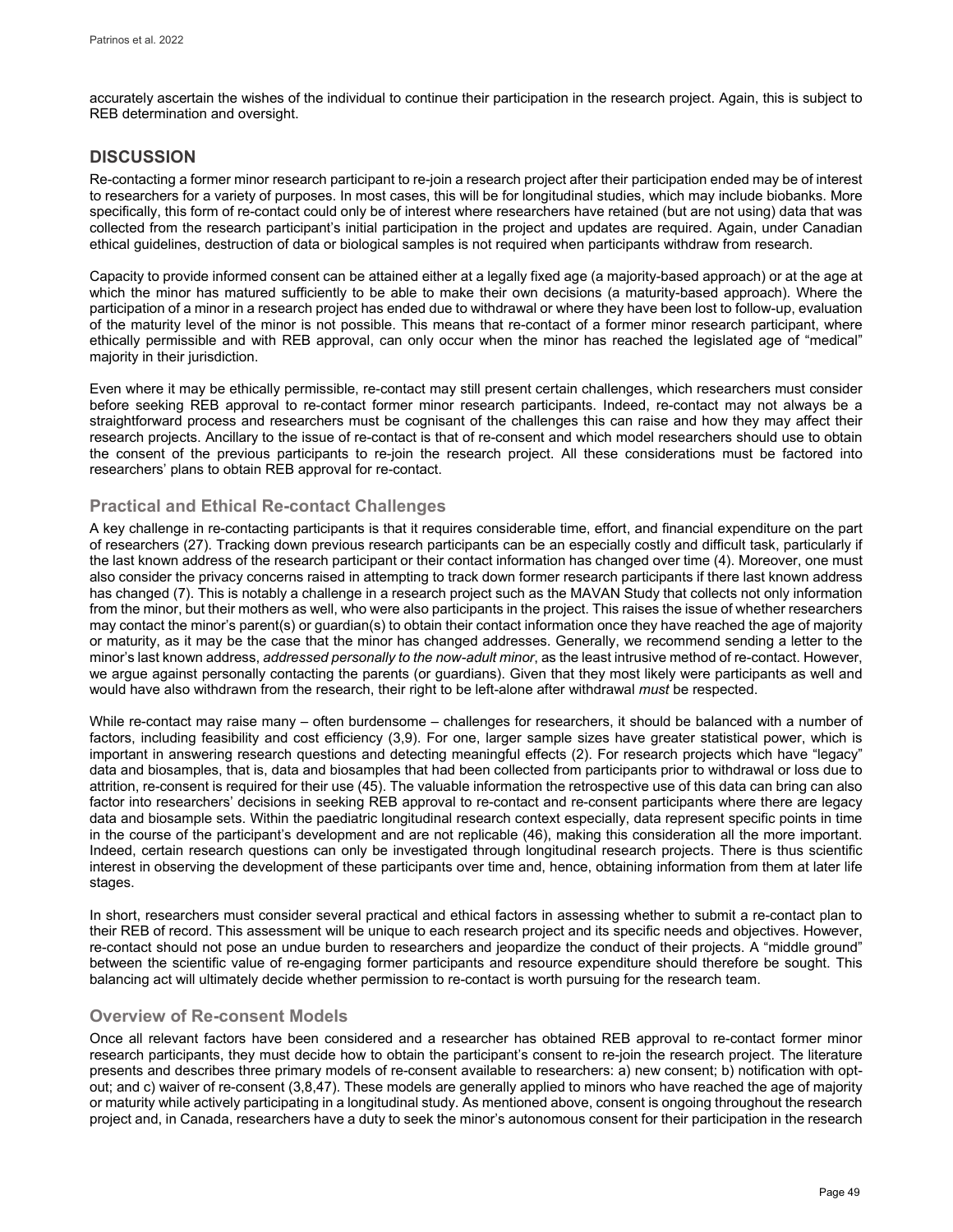to continue when they reach the age of majority or maturity (7). Some authors have highlighted the inaccuracy of the term "reconsent" as applied to minors in research, as the minor never provided their consent to participate in the research but rather did so through the consent provided by their parent(s) or guardian(s) (27). Nonetheless, the use of "re-consent" in this context is widely accepted by the literature (48,49,50). We now consider, for the purposes of our present discussion, how these models may be used in the context of re-consenting former minor research participants.

## *New consent*

Upon reaching the age of majority or maturity, the former research participant may be asked to formally consent to continue their participation in the research project. This approach is employed by the Norwegian Mother, Father and Child Cohort Study (MoBa), which requires explicit consent to remain in the study from children enrolled in the project when they reach 18 years old (3,51). Re-consent may be accomplished by presenting a new consent form which reiterates the initial terms of the proxy consent given by their parent(s) or guardian(s) on their behalf. The research participant would then be asked to re-consent to these terms, as well as the terms for the continuation of the research project. In some cases, these terms may differ from those initially consented to by the parent(s) or guardian(s). For instance, some research projects conduct more invasive procedures on adult participants but not minors. The participant would then be asked to consent to these new terms as part of the new consent.

Alternatively, new consent can also be accomplished through an addendum to the initial consent form signed by the parent(s) or guardian(s). This approach is used by the MUHC Centre for Applied Ethics of the McGill University Health Centre in their template consent form for investigator-initiated paediatric clinical research (52). In the addendum, participants are given the opportunity to review the consent form signed by their parent(s) or guardian(s) when they were first enrolled in the research project and are asked to either consent to their continued participation or to withdraw from the research project. The modalities of how their information will be handled if they choose to withdraw must be specified.

### *Notification with opt-out*

A notification with opt-out model is another possible re-contact approach. Under this approach, notification letters explaining the study are sent to minor participants when they acquire the capacity to provide autonomous informed consent, reminding them of their participation in the original research project (through their parent's or guardian's consent), and informing them of their right to withdraw (3). The efficacy of this approach depends, though, upon participants' contact information remaining valid and up-to-date throughout the duration of their participation.

This approach has been adopted, for example, by Statistics Canada, first in the Canadian Health Measures Survey (CHMS) (3) and now in the Canadian COVID-19 Antibody and Health Survey (CCAHS), which collects questionnaire data and blood samples from participants to better understand how COVID-19 has affected the health of Canadians (53). When minor participants reach the age of 14, they receive a letter asking for their approval to keep their blood sample in the COVID-19 biobank (53). If, at this point, the participant wishes to have their sample removed from the biobank, they must notify the CCAHS team by letter or email (53).

### *Waiver of re-consent*

Though not a model of re-consent *per se*, seeking a waiver of re-consent from a REB is a potential method for researchers to continue to use identifiable information from minor research participants without having to re-contact them (9). Within the American context, Institutional Review Board (IRB) practice is variable, with only some IRBs granting such waivers and others requiring that collected information be destroyed if the minor cannot be reached at the age of majority (9). Within the Canadian context, under the TCSP2, a waiver of re-consent is possible for the secondary use of identifiable information, if the applicable REB determines that certain criteria are met (7, art. 5.5A). It is of note that this is an exception to the general rule that requires re-consent of minors who reach the age of majority or maturity within the context of the research project (7, art. 3.3).

Among the criteria that a REB must evaluate for a waiver are the essential nature of the information to the research and the impossibility or impracticability of seeking the consent of individuals to whom the information relates (7). Mere inconvenience does not constitute impracticability (7). Rather, re-consent must pose an undue hardship or onerousness that could jeopardize the conduct of the research project (7). Seemingly, this would not apply to research that involves ongoing interaction with participants, but instead to research that does not entail continuous interaction, such as certain biobanking projects that make data and biosamples available for future research but that have limited contact with participants (9). Examples of impracticability given in the TCPS2 include situations where participants are likely to be deceased, are geographically dispersed, or are difficult to track (7). Impracticability may be further heightened where significant time has lapsed since the participant's initial consent or, in the case of longitudinal studies, their most recent consent. Generally, re-consenting minors upon reaching the age of majority or maturity in a longitudinal study would be considered less onerous by a REB. However, given that in certain circumstances it may be difficult to track down former research participants where their contact information has changed or is not easy to find, re-consent may be considered impracticable and pose an undue burden on researchers, to say nothing of cost. In short, the waiver remains at the discretion of the institutional REB.

# **Application of Re-consent Models to Re-contact Scenarios**

As previously stated, current re-consent models are generally applied to minors who have reached the age of majority or maturity while enrolled in a longitudinal research project. They have yet to be tested in obtaining consent from previous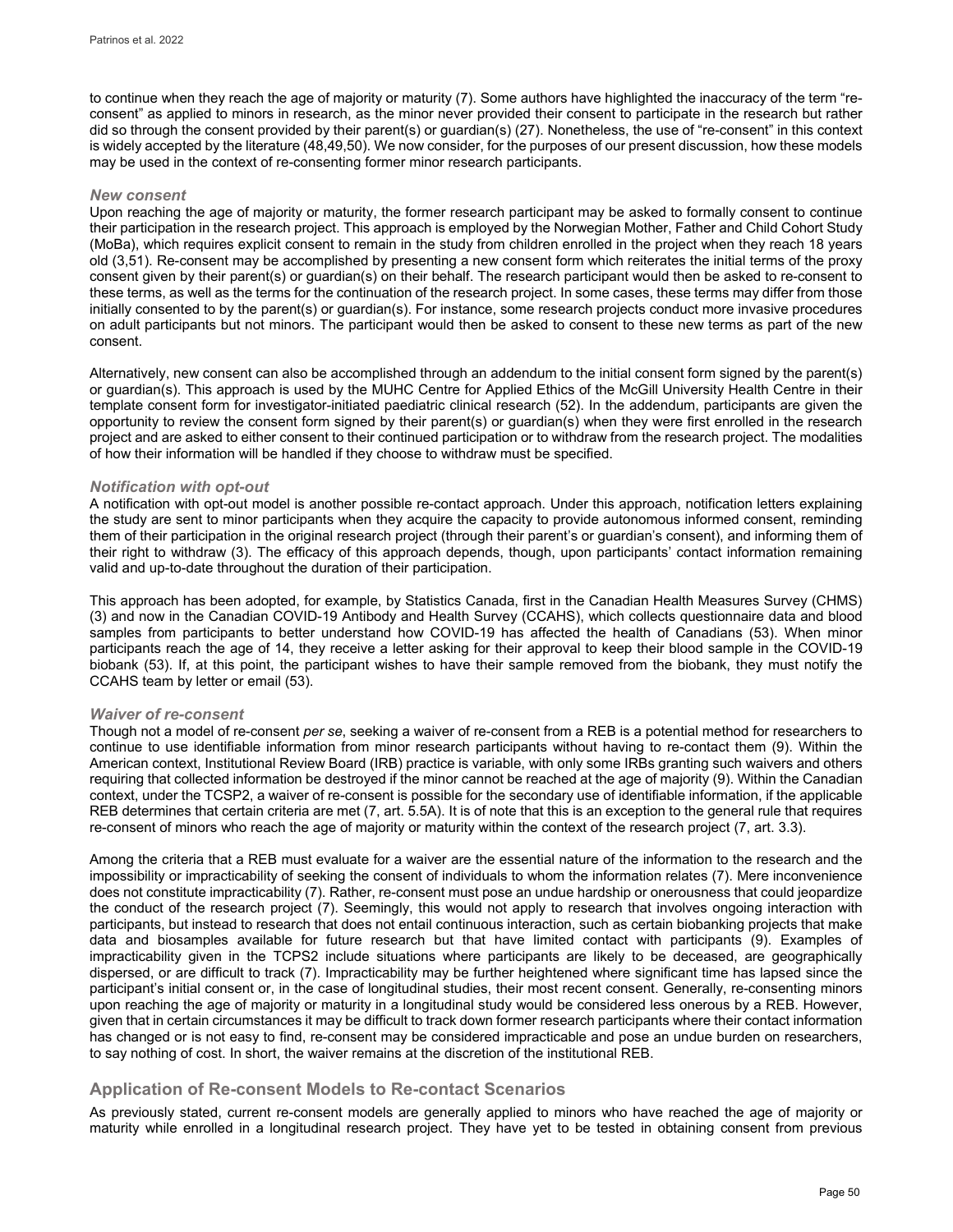research participants to re-join a research project. Here, we discuss their applicability in research projects, such as the MAVAN Study, that wish to re-engage previous minor participants. Again, re-contact in this situation can only occur when the minor has reached the legal age of majority in their jurisdiction, as the mature minor rule cannot apply when there is no contact with the minor. Where re-contact is permitted by a REB, researchers may consider that the applicability of the re-consent models depend upon the particular circumstances of their research projects and how the participation of the minor ended.

In the circumstance where the participation of the minor ended due to withdrawal by the parent (or guardian), seeking a new consent would be the most applicable model. After a period of inactivity, a new consent outlining the terms of participation for re-joining the research project would be the most feasible approach in obtaining the informed consent of the former participant. Though beyond the scope of this paper, researchers should be conscious of any potential familial implications where the former participants consent to re-join the research project. In such a case, there may be associated privacy concerns raised for the parent, as exists in research that involves the collection of genetic or genomic information from participants (54).

A notification with opt-out approach would only appear to be applicable where the participant has been lost to follow-up. Under this model, since there was no explicit withdrawal of the participant, they can, upon reaching the age of majority, be notified of their participation via the previous proxy consent given by their parent(s) or guardian(s) (3). Consent to continue participation is implied, unless the participant chooses to explicitly withdraw. This notification approach does not have to wait for loss or withdrawal of a participant, but can also manifest itself in annual updates, birthday cards, etc. that are sent to the minor so as to maintain engagement.

A REB re-consent waiver, which constitutes an exception to the general rule that informed consent is required, could be applicable in either the withdrawal or attrition scenarios. The applicability of this model depends on whether the research project's institutional REB grants a waiver of re-consent. The researchers must be able to demonstrate the impossibility or impracticability of re-contacting the research participants, as well the other required criteria. Additionally, the researchers must still have access to the prior participant's information, which must not have been destroyed or completely anonymized upon withdrawal. Otherwise, a waiver would not be relevant. Where a waiver is sought for data collected from participants who have been lost to follow-up, researchers would not be able to collect prospective information from participants, which may limit scientific value or utility to researchers, depending on their specific projects' objectives.

# **CONCLUSION**

As paediatric longitudinal research projects become more common, researchers may wish to re-contact and re-consent previous minor research participants for numerous reasons of scientific interest to their research project. In this specific situation, we have argued that re-contact could only be possible when the former participant has reached the legal age of majority. The maturity-based approach, applicable to re-contact for enrolled minor participants, is inapplicable where there is no contact with minor, as researchers would not be able to assess the latter's level of maturity.

Working from this premise, we considered different scenarios in which the participation of a minor in a research project may have ended and considered the ethical permissibility of re-contact in each scenario. Where re-contact is deemed ethically permissible by a REB, the former participants can be re-consented either by being asked to provide a new consent or by a notification with opt-out approach. Alternatively, a waiver of re-consent is applicable subject to the fulfillment of certain criteria and REB approval. Nonetheless, there are practical challenges to re-contacting prior research participants that researchers must consider and balance with the scientific value of re-consenting these participants. We hope this discussion serves as a practical guide for researchers when they seek REB approval to re-contact former minor research participants who have reached the age of majority. As a future best practice for research projects for which this could be a relevant issue, we suggest that researchers provide parents (or guardians) the option of consenting to the re-contact of their child at the age of majority or maturity after their participation in the research project has ended, as well as potentially re-contacting the parent(s) or guardian(s) themselves to facilitate re-contacting the minor. This has also been suggested in the literature. In this manner, obtaining consent from the outset minimizes many of the ethical challenges in determining the ethical permissibility of recontacting the minor at the age of majority or maturity. While this does not eliminate the practical challenges of re-contact, such as change of address of the minor, it serves to streamline and clarify practices for researchers going forward.

# **Remerciements Acknowledgements** *Acknowledgements*

santé du Canada (IRSC) pour leur financement (Subvention de projet PJT 148721; Chercheur principal : Ashley Wazana) et la Chaire de recherche du Canada en droit et en médecine du Prof. remercier les pairs examinateurs pour leurs précieux valuable-comments-on-an-earlier-version-of-this-paper. commentaires sur une version antérieure de ce document.

Aucun à déclarer

# **Reçu/Received:** 22/04/2021 **Publié/Published:** 01/03/2022

Les auteurs tiennent à remercier les Instituts de recherche en The authors wish to acknowledge funding from the Canadian Bartha Maria Knoppers. Les auteurs souhaitent également Knoppers. The authors also wish to thank the peer-reviewers for Institutes of Health Research (CIHR) (Project Grant PJT 148721; Principal Investigator: Ashley Wazana) and the Canada Research Chair in Law and Medicine for Prof. Bartha Maria

**Conflits d'intérêts Conflicts of Interest**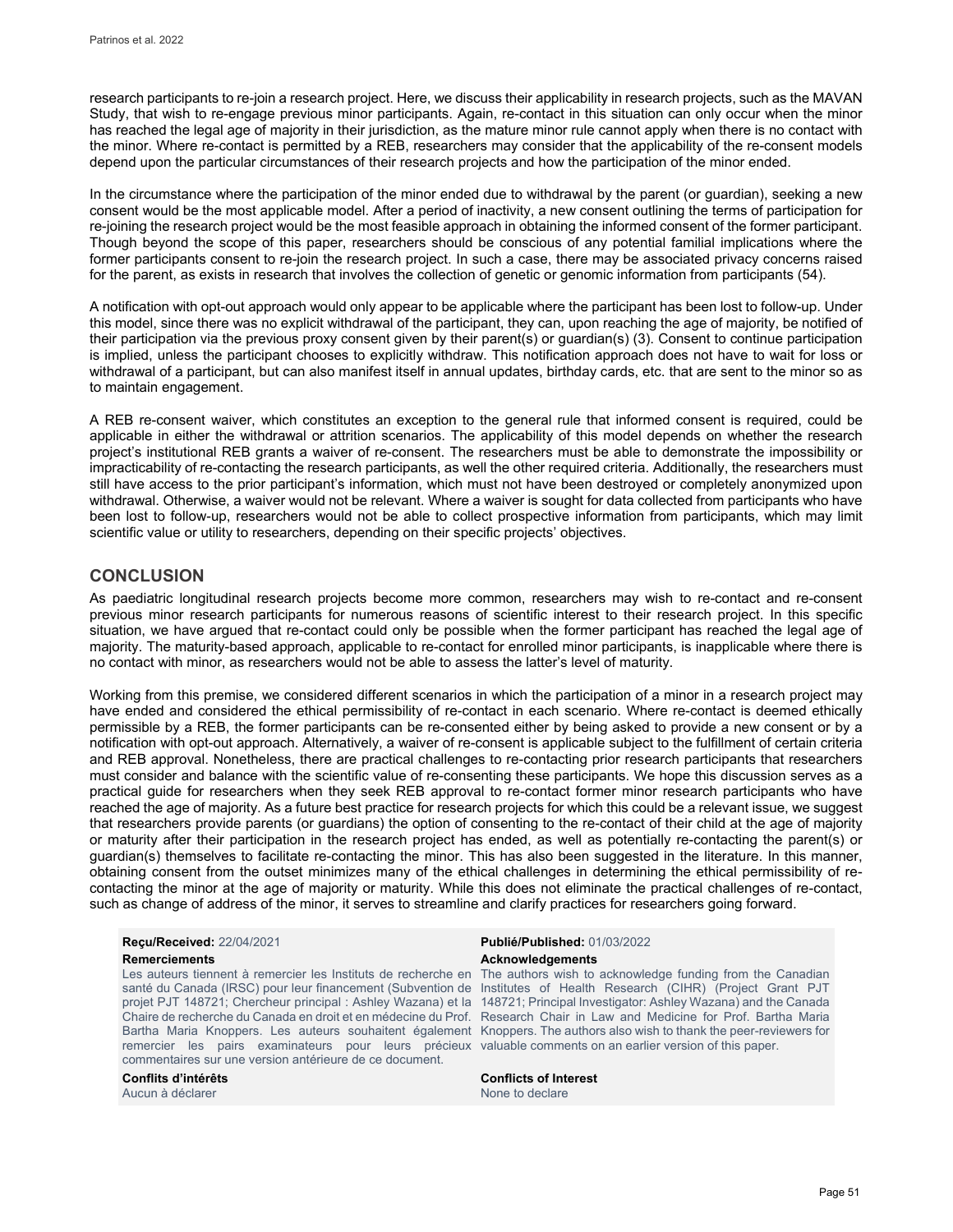#### **Édition/Editors:** Aliya Affdal

Les éditeurs suivent les recommandations et les procédures The editors follow the recommendations and procedures décrites dans le Code of Conduct [and Best Practice Guidelines](http://publicationethics.org/resources/code-conduct) outlined in the COPE Code of Conduct and Best Practice <u>[for Journal Editors](http://publicationethics.org/resources/code-conduct)</u> de COPE. Plus précisément, ils travaillent <u>Guidelines for Journal Editors</u>. Specifically, the editors will work pour s'assurer des plus hautes normes éthiques de la to ensure the highest ethical standards of publication, including: publication, y compris l'identification et la gestion des conflits the identification and management of conflicts of interest (for d'intérêts (pour les éditeurs et pour les auteurs), la juste editors and for authors), the fair evaluation of manuscripts, and évaluation des manuscrits et la publication de manuscrits qui the publication of manuscripts that meet the journal's standards répondent aux normes d'excellence de la revue. of excellence.

#### **Évaluation/Peer-Review:** David S. Wendler & Anonymous

Les recommandations des évaluateurs externes sont prises en Reviewer evaluations are given serious consideration by the considération de façon sérieuse par les éditeurs et les auteurs editors and authors in the preparation of manuscripts for dans la préparation des manuscrits pour publication. Toutefois, publication. Nonetheless, being named as a reviewer does not être nommé comme évaluateurs n'indique pas nécessairement necessarily denote approval of a manuscript; the editors of l'approbation de ce manuscrit. Les éditeurs de la <u>*Revue* [Canadian Journal of Bioethics](http://cjb-rcb.ca/)</u> take full responsibility for final *[canadienne de bioéthique](http://cjb-rcb.ca/)* assument la responsabilité entière de acceptance and publication of an article. l'acceptation finale et de la publication d'un article.

## **REFERENCES**

- 1. O'Donnell KA, Gaudreau H, Colalillo S, et al[. The maternal adversity, vulnerability and neurodevelopment project:](https://www.ncbi.nlm.nih.gov/pmc/articles/PMC4168812/)  [theory and methodology.](https://www.ncbi.nlm.nih.gov/pmc/articles/PMC4168812/) The Canadian Journal of Psychiatry. 2014;59(9):497-508.
- 2. Guo Y, Logan HL, Glueck DH, Muller KE[. Selecting a sample size for studies with repeated measures.](https://bmcmedresmethodol.biomedcentral.com/articles/10.1186/1471-2288-13-100?optIn=false) BMC Medical Research Methodology. 2013;13(1).
- 3. Knoppers BM, Sénécal K, Boisjoli J, et al. Recontacting pediatric research participants for consent when they reach [the age of majority.](https://irbmember.web.unc.edu/wp-content/uploads/sites/7878/2014/09/Nov-Dec-2016-Volume-38-Number-6.pdf) IRB. 2016;38(6):1-9.
- 4. Hartsock JA, Schwartz PH, Waltz AC, Ott MA[. Anticipatory waivers of consent for pediatric biobanking.](https://pubmed.ncbi.nlm.nih.gov/30895753/) Ethics & Human Research. 2019;41(2):14-21.
- 5. Poulain T, Baber R, Vogel M, et al[. The LIFE Child study: a population-based perinatal and pediatric cohort in](https://pubmed.ncbi.nlm.nih.gov/28144813/)  [Germany.](https://pubmed.ncbi.nlm.nih.gov/28144813/) European Journal of Epidemiology. 2017;32(2):145-58.
- 6. Dove ES, Avard D, Black L, Knoppers BM. Emerging issues in paediatric health research consent forms in Canada: [working towards best practices.](https://link.springer.com/article/10.1186/1472-6939-14-5) BMC Medical Ethics. 2013;14(1).
- 7. Canadian Institutes of Health Research, Natural Sciences and Engineering Research Council of Canada, Social Sciences and Humanities Research Council. Tri-Council Policy Statement: Ethical Conduct for Research Involving [Humans.](https://ethics.gc.ca/eng/documents/tcps2-2018-en-interactive-final.pdf) Ottawa, ON: Government of Canada; 2018.
- 8. Berkman BE, Howard D, Wendler D. [Reconsidering the need for reconsent at 18.](https://publications.aap.org/pediatrics/article/142/2/e20171202/37536/Reconsidering-the-Need-for-Reconsent-at-18) Pediatrics. 2018;142(2): e20171202.
- 9. Brothers KB, Wilfond BS[. Research consent at the age of majority: preferable but not obligatory.](https://pediatrics.aappublications.org/content/pediatrics/142/2/e20173038.full.pdf) Pediatrics. 2018;142(2): e20173038.
- 10. Villanueva AG, Majumder MA[. Hashtag who's missing? Lessons for genomic databases.](https://pubmed.ncbi.nlm.nih.gov/32788131/) Disability and Health Journal. 2021;14(1):100945.
- 11. *[Civil Code of Québec](http://legisquebec.gouv.qc.ca/en/showdoc/cs/ccq-1991)*, CQLR c CCQ-1991.
- 12. Jeremic V, Sénécal K, Borry P, Chokoshvili D, Vears DF[. Participation of children in medical decision-making:](https://psycnet.apa.org/record/2017-03987-002)  [challenges and potential solutions.](https://psycnet.apa.org/record/2017-03987-002) Journal of Bioethical Inquiry. 2016;13(4):525-34.
- 13. Kleiderman E, Thompson R, Borry P, Boily A, Knoppers BM[. Doping controls and the 'Mature Minor' elite athlete:](https://www.tandfonline.com/doi/full/10.1080/19406940.2019.1680416)  [towards clarification?.](https://www.tandfonline.com/doi/full/10.1080/19406940.2019.1680416) International Journal of Sport Policy and Politics. 2020;12(1):179-87.
- 14. Dalpé G, Thorogood A, Knoppers BM. A tale of two capacities: including children and decisionally vulnerable adults [in biomedical research.](https://www.frontiersin.org/articles/10.3389/fgene.2019.00289/full) Frontiers in Genetics. 2019;10:289.
- 15. Cherry MJ. [Adolescents lack sufficient maturity to consent to medical research.](https://journals.sagepub.com/doi/full/10.1177/1073110517737528) The Journal of Law, Medicine & Ethics. 2017;45(3):307-17.
- 16. Cheah PY, Parker M. [Are children always vulnerable research participants?.](https://www.google.com/search?client=safari&rls=en&q=Are+children+always+vulnerable+research+participants%3F&ie=UTF-8&oe=UTF-8) Asian Bioethics Review. 2015;7(2):151-63.
- 17. Paquette ET, Ross LF. [Consent is the cornerstone of ethically valid research: Ethical issues in recontacting](https://www.tandfonline.com/doi/full/10.1080/15265161.2015.1075800)  [subjects who enrolled in research as a minor.](https://www.tandfonline.com/doi/full/10.1080/15265161.2015.1075800) The American Journal of Bioethics. 2015;15(10):61-3.
- 18. World Medical Association. [World Medical Association Declaration of Helsinki: ethical principles for medical](https://jamanetwork.com/journals/jama/article-abstract/1760318)  [research involving human subjects.](https://jamanetwork.com/journals/jama/article-abstract/1760318) Jama. 2013;310(20):2191-4.
- 19. Rahimzadeh V. Sharing outside the sandbox? The child's right to an open data sharing future in genomics and personalized medicine. In: Verma M, Barh D, eds. Progress and Challenges in Precision Medicine. London, UK: Academic Press 2017. p. 171-185.
- 20. United Nations[. Convention on the Rights of the Child.](https://www.ohchr.org/en/professionalinterest/pages/crc.aspx) New York: United Nations; 1989.
- 21. Carbonnier C. Les notions à contenu variable dans le droit français de la famille. In: Perelman C, vander Elst R, eds. Les notions à contenu variable en droit. Brussels: Emile Bruylant; 1984. p. 99-112.
- 22. Salter EK[. Deciding for a child: a comprehensive analysis of the best interest standard.](https://philpapers.org/rec/SALDFA) Theoretical Medicine and Bioethics. 2012;33(3):179-98.